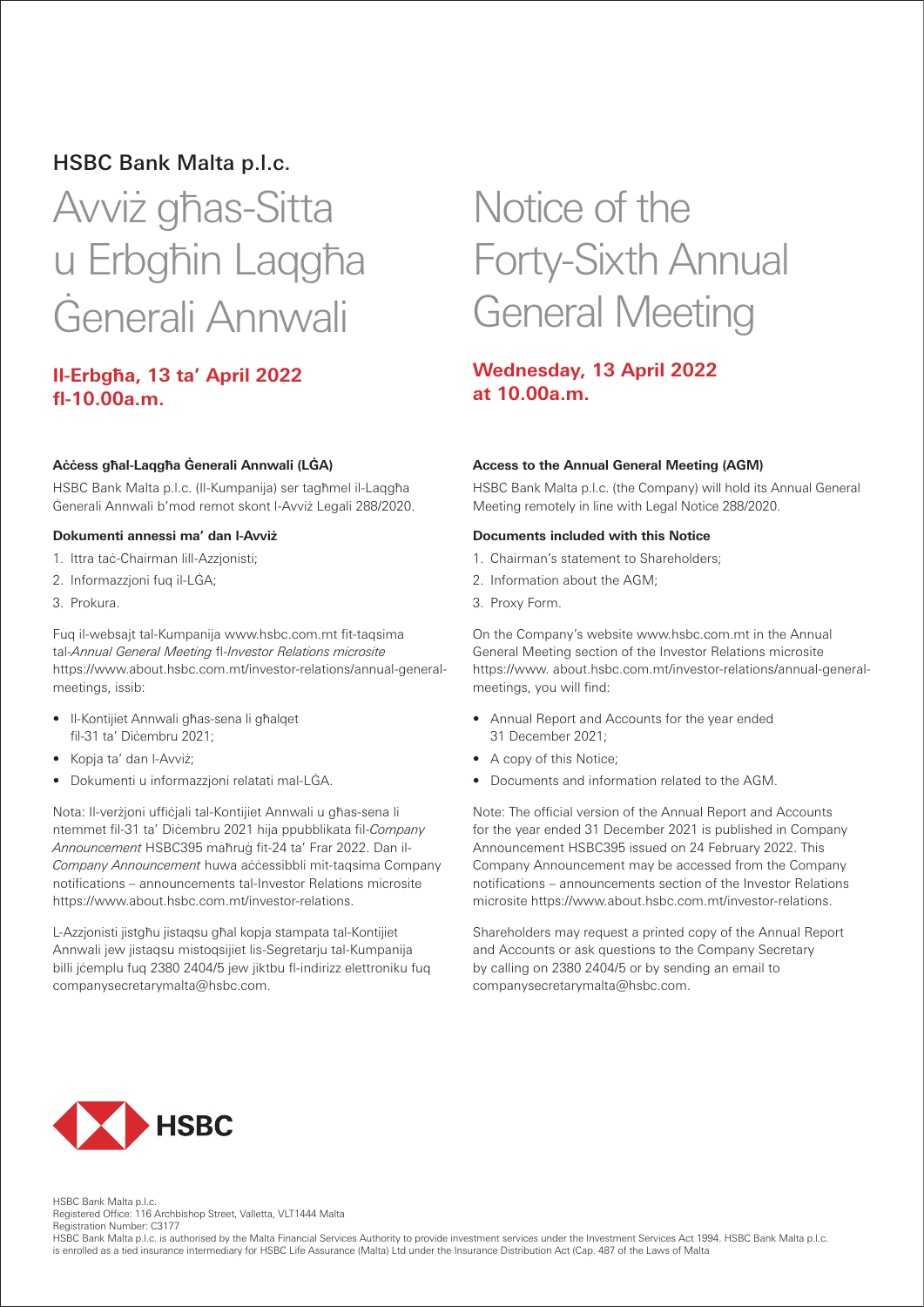# **Avviż għal-Laqgħa Ġenerali Annwali Notice of Annual General Meeting**

Qiegħed jingħata avviż li l-LĠA tal-HSBC Bank Malta p.l.c. (il-Kumpanija) ser issir b'mod remot, nhar l-Erbgħa, 13 ta' April 2022. Il-LĠA tibda fl-10.00 a.m.

L-Azzjonisti jikkunsidraw u jekk jidhrilhom xierqa, japprovaw ir-riżoluzzjonijiet li ġejjin:

#### **Riżoluzzjonijiet Ordinarji**

#### **1. Ir-Rapport u l-Kontijiet Annwali**

Biex tirċievi u tapprova l-Kontijiet Annwali Verifikati għas-sena li għalqet fil-31 ta' Diċembru 2021, u r-Rapporti tad-Diretturi u l-Awdituri dwarhom;

#### 2. Dividend

Biex tapprova dividend gross finali ta' 3.42 ewro centeżmu kull sehem li jirrappreżenta ħlas gross finali ta' €12,322,468.59 kif irrakkomandat mid-Diretturi.

#### 3. Ħatra tal-Awdituri

Biex terġa' tappunta l-Awdituri tal-PricewaterhouseCoopers bħala Awdituri u biex il-Bord tad-Diretturi jiġi awtorizzat jiffissa r-rimunerazzjoni tagħhom;

#### 4. Ħlas lid-Diretturi

Biex tiżdied is-somma massima totali annwali bħala ħlas lid-Diretturi b'€120,000 u tiġi stabbilita s-somma massima totali annwali ta' €480,000 bħala ħlas lid -Diretturi.

#### **Riżoluzzjoni Ordinarja – Negozju Speċjali**

#### **5. Id-***Directors' Remuneration Report*

Biex jiġi approvat id-*Directors' Remuneration Report*.

#### **Ħatra tad-Diretturi**

Biex tappunta u teleġġi d-Diretturi.

Bl-ordni tal-Bord

Avv. George Brancaleone LL.D. 23 ta' Marzu 2022 Segretarju tal-Kumpanija

Notice is hereby given that the AGM of HSBC Bank Malta p.l.c. (the Company) will be held remotely on Wednesday, 13 April 2022. The AGM commences at 10.00 a.m.

The Shareholders will consider and if deemed fit, approve the following resolutions:

#### **Ordinary Resolutions**

#### 1. Annual Report and Accounts

To receive and approve the Audited Accounts for the year ended 31 December 2021 and consider the Directors' and Auditors' Report thereon;

#### 2. Dividend

To approve a final gross dividend of 3.42 euro cent per share, representing a final gross payment of €12,322,468.59 as recommended by the Directors.

#### 3. Appointment of the Auditors

To re-appoint the auditors PricewaterhouseCoopers and to authorise the Board of Directors to fix their remuneration;

#### 4. Directors' Emoluments

To increase the maximum annual aggregate emoluments of the Directors by €120,000 and establish said maximum annual aggregate emoluments of Directors at €480,000.

#### **Ordinary Resolution – Special Business**

#### 5. The Directors' Remuneration Report

To approve the Directors' Remuneration Report.

#### **Appointment of Directors**

To appoint and elect Directors.

By order of the Board

Dr George Brancaleone LL.D. 23 March 2022 Company Secretary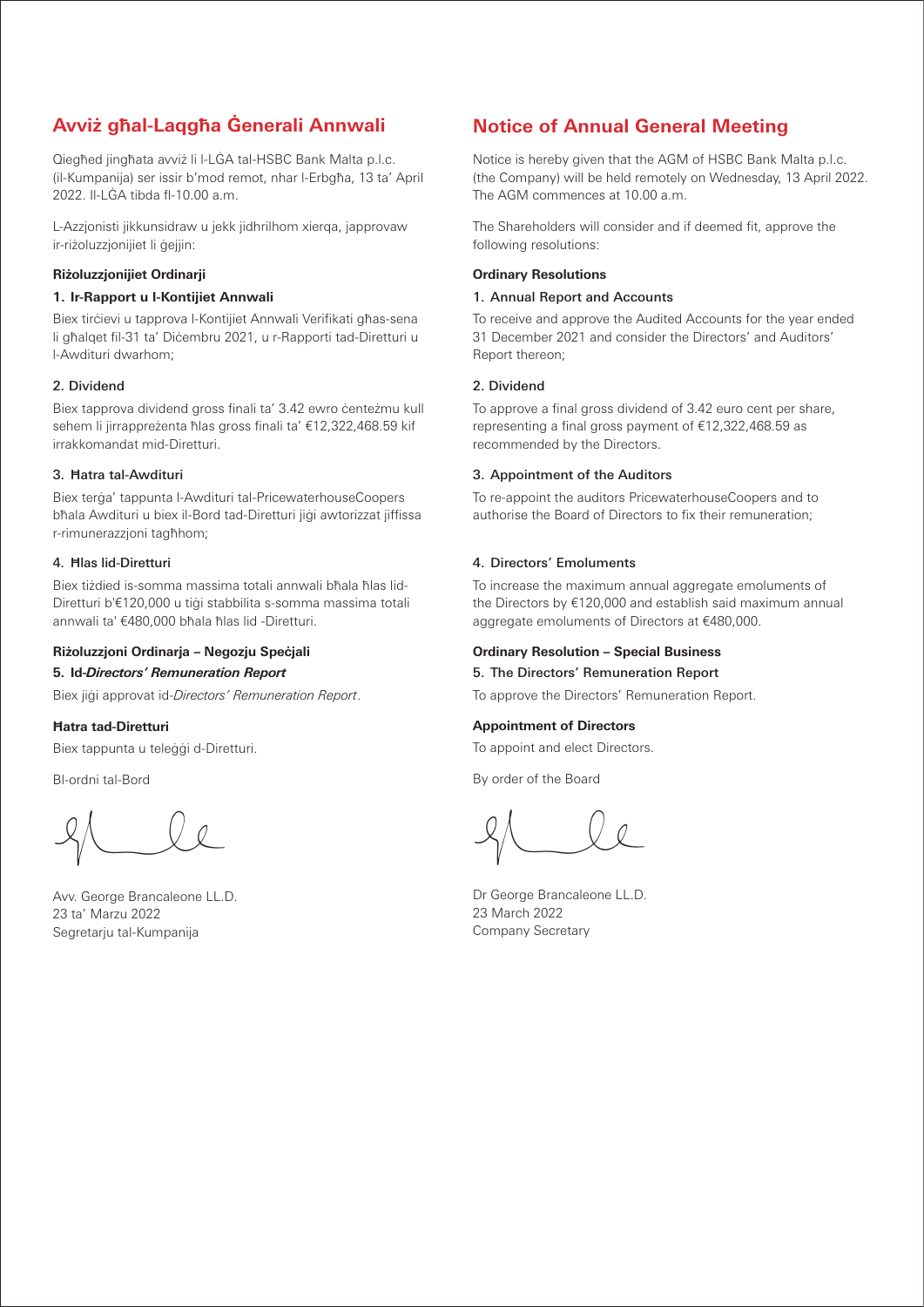# **Informazzjoni fuq il-Laqgħa Ġenerali Annwali**

Informazzjoni fuq il-LĠA, inklużi d-drittijiet tal-vot tiegħek u kif teżerċita dawn id-drittijiet, hija elenkata hawn taħt:

#### *Record Date*

Dan l-Avviż intbagħat lill-Azzjonisti kollha tal-Kumpanija li kienu fuq ir-Reġistru tal-Azzjonisti miżmum mill-Borża ta' Malta fl-14 ta' Marzu 2022 (ir-*Record Date*). Huma dawn l-Azzjonisti biss li għandhom id-dritt li jipparteċipaw u jivvutaw fil-LĠA. Il-Kumpanija għandha klassi waħda biss ta' ishma u dawn l-ishma għandhom l-istess drittijiet għall-voti. In-numru totali ta' ishma eleġibbli biex jipparteċipaw fil-LĠA huwa ta' 360,306,099 sehem.

### **Kontijiet Annwali**

Skont ir-regolament applikabbli dwar il-European Single Electronic Format (ESEF), il-Kumpanija trid tħejji Rapporti Finanzjarji Annwali tagħha f'format wieħed ta' rappurtar elettroniku. Il-Kontijiet Annwali tal-Kumpanija uffiċjali skont l-ESEF ġew ippubblikati fil-*Company Announcement* HSBC395 datat 24 ta' Frar 2022. Il-*Company Announcement* li jinkludi l-Kontijiet Annwali uffiċjali huwa aċċessibbli mit-taqsima Company notifications – announcements tal-Investor Relations microsite

https://www.about.hsbc.com.mt/investor-relations.

Il- Kumpanija tiprovdi kopja stampata tal-Kontijiet Annwali lil kull Azzjonist li jagħmel talba bil-miktub.

### **Id-dritt tal-Azzjonisti biex jistaqsu mistoqsijiet**

L-Azzjonisti għandhom id-dritt jistaqsu mistoqsijiet relatati mal-aġenda tal-LĠA. Dawn il-mistoqsijiet jistgħu jintbagħtu bil-miktub mhux aktar tard minn 48 siegħa qabel il-Laqgħa lis-Segretarju tal-Kumpanija bil-posta jew permezz ta' *email* fuq l-indirizz elettroniku companysecretarymalta@hsbc.com. Kemm il-mistoqsijiet kif ukoll it-tweġibiet ser jiġu ppubblikati fuq il-websajt tal-Kumpanija.

Filwaqt li ċ-*Chairman* tal-LĠA se jfittex li jwieġeb għallmistoqsijiet kollha li jitressqu b'konnessjoni mar-riżoluzzjonijiet imressqa quddiem il-LĠA, wieħed għandu jinnota li tweġiba ġenerali waħda tista' tingħata mill-Kumpanija fejn il-mistoqsijiet għandhom l-istess kontenut.

F'każ ta' xi diffikultajiet jew mistoqsijiet, l-Azzjonisti huma ġentilment mitluba li jikkuntattjaw l-Uffiċċju tas-Segretarju tal-Kumpanija fuq 2380 2404/2380 2405 jew fuq l-indirizz elettroniku companysecretarymalta@hsbc.com

#### **Abbozz ta' Riżoluzzjonijiet**

L-abbozz tar-riżoluzzjonijiet li se jiġu kkunsidrati u jittieħed vot dwarhom matul il-LĠA huma inklużi bħala parti integrali ta' dan l-Avviż.

Kif ġie ddikjarat fil-*Company Announcement* Nru HSBC 393, ippubblikat mill-Kumpanija fis-26 ta' Jannar 2022, Azzjonist jew Azzjonisti li għandhom minn tal-inqas 5% tal-kapital azzjonarju tal-Kumpanija maħruġ b'jedd għall-vot kien/kienu intitolat/i li jitlob/ jitolbu lill-Kumpanija li tinkludi suġġetti fuq l-aġenda tal-LĠA u li jippreżentaw abbozz ta' riżoluzzjonijiet għal suġġetti li jiġu inklużi fl-aġenda tal-LĠA. Dawn it-talbiet kellhom jiġu sottomessi lill-Kumpanija sas-26 ta' Frar 2022, li tiġi s-sitta u erbgħin (46) ġurnata qabel id-data indikata tal-LĠA (it-13 ta' April 2022) u l-Kumpanija mhux se testendi dan il-perjodu.

# **Information about the Annual General Meeting**

Information about the AGM, including your voting rights, and how you may exercise them, is set out below:

#### **Record Date**

This Notice has been mailed to the Company's Shareholders on the Register of Shareholders held at the Malta Stock Exchange on 14 March 2022 (the Record Date). Only these Shareholders shall be entitled to participate and vote at the AGM. The Company has only one class of shares and the shares have equal voting rights. The total number of shares eligible to participate in the AGM is 360,306,099 shares.

#### **Annual Report and Accounts**

In terms of the applicable regulation on the European Single Electronic Format (ESEF), the Company must prepare its Financial Reports (AFRs) in a single electronic reporting format. The official Company's Annual Report and Accounts in terms of ESEF have been published in Company Announcement HSBC395 dated 24 February 2022. The Company Announcement containing the official Annual Report and Accounts may be accessed from the Company notifications – announcements section of the Investor Relations microsite

https://www.about.hsbc.com.mt/investor-relations.

The Company will provide a printed copy of the Annual Report and Accounts to any Shareholder upon written request.

#### **Shareholders' right to ask questions**

Shareholders have the right to ask questions related to the items on the agenda. Any such questions may be submitted in writing no later than 48 hours before the Meeting to the Company Secretary by post or email to companysecretarymalta@hsbc.com. All questions and replies will be published on the Company's website.

Whilst the Chairman of the AGM will endeavour to reply to all questions that may be raised in relation to the resolutions placed before the AGM, it is to be noted that one overall answer may be provided to questions having similar content.

In case of any difficulties or queries, the Shareholders are kindly asked to contact the office of the Company Secretary on 2380 2404/2380 2405 or on email address companysecretarymalta@hsbc.com

#### **Draft Resolutions**

The draft resolutions to be considered and voted upon at the AGM are included as an integral part of this Notice.

As stated in the Company Announcement No HSBC 393, published by the Company on 26 January 2022, a Shareholder or Shareholders holding not less than 5% of the voting issued share capital of the Company was/were entitled to request the Company to include items on the agenda of the AGM and to table draft resolutions for items to be included in the agenda of the AGM. Such requests were to be submitted to the Company by 26 February 2022, that is forty six (46) days before the date set for the AGM (13 April 2022) and the Company is not extending this period.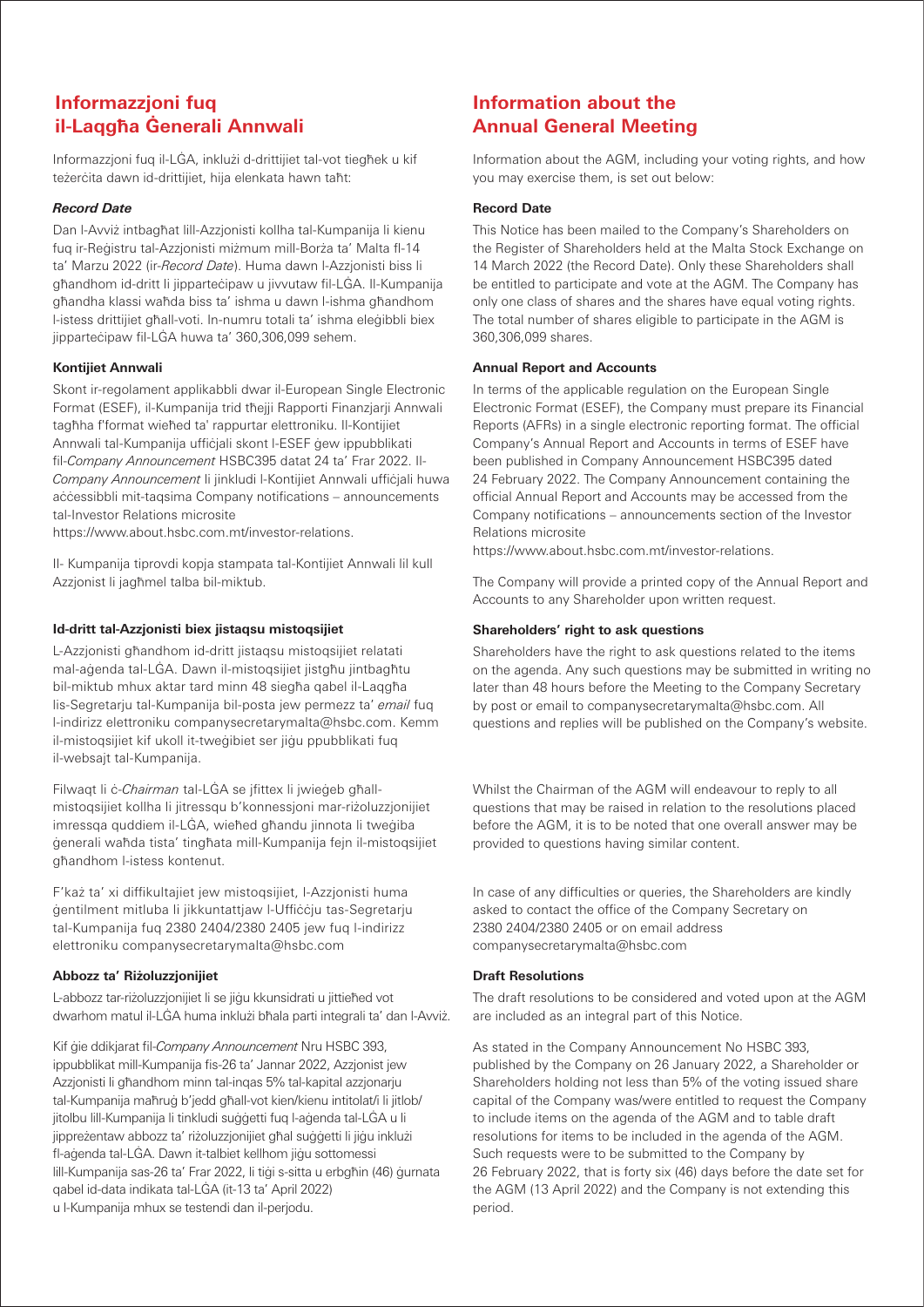### **Ħatra tad-Diretturi**

Il-Bord tad-Diretturi jikkonsisti f'mhux aktar minn disa' (9) diretturi. Skont Klawsola 7 tal-Memorandum ta' Assocjazzjoni u Artikolu 77 tal-Istatut ta' Assoċjazzjoni, (a) jistgħu jiġu appuntati sitt (6) diretturi, (b) jiġu eletti tliet (3) diretturi u (ċ) il-persuni nominati jiġu evalwati mir-*Remuneration and Nomination Committee* tal-Kumpanija u jkunu meqjusa idoneji fir-rigward ta' ħatra ta' direttur. Peress li din is-sena tliet persuni biss ġew nominati għall-elezzjoni, mhux ser ikun hemm votazzjoni. Il-persuni nominati s-Sinjura Ingrid Azzopardi, Dr Manfred Galdes LL.D. u Dr Henri Mizzi LL.D. ġew evalwati mir-*Remuneration and Nomination Committee* tal-Kumpanija u kienu meqjusa idoneji fir-rigward ta' ħatra ta' direttur. Il-persuni nominati ser jiġu eletti awtomatikament.

#### **Dritt tal-Azzjonisti li jipparteċipaw u jivvutaw**

L-Azzjonisti huma intitolati u mħeġġa jipparteċipaw u jivvutaw. Azzjonisti li jixtiequ jipparteċipaw fl-LĠA jkunu meħtieġa jaħtru ċ-*Chairman* tal-LĠA bħala l-prokuratur tagħhom. L-Azzjonist jista' jindika fuq il-Prokura kif iċ-*Chairman* bħala prokuratur għandu jivvota fuq kull riżoluzzjoni mressqa għal-Laqgħa.

#### **Il-Prokura**

Il-Prokura hi annessa ma' dan l-Avviż u hija aċċessibbli mill-websajt tal-Kumpanija www.hsbc.com.mt

#### **Votazzjoni**

L-Azzjonisti li jixtiequ jindikaw kif għandu jivvota iċ-*Chairman* iridu jivvutaw billi jimmarkaw il-preferenza tagħhom "Favur" jew "Kontra" jew "Astensjoni" f'waħda mill-kaxxi ta' ħdejn kull riżoluzzjoni. **Jekk jiġu mmarkati aktar minn kaxxa waħda għall-istess riżoluzzjoni, il-vot fuq dik ir-riżoluzzjoni partikolari jkun invalidu.**

#### **Kif tintbagħat il-Prokura**

Biex tkun valida, il-Prokura trid tasal għand is-Segretarju tal-Kumpanija, HSBC Bank Malta p.l.c., 116, Trig l-Arċisgof, Valletta VLT 1444, bl-idejn jew billi tuża s-*self-addressed envelope* inkluż. Il-Prokura tista' tintbagħat ukoll b'mezz elettroniku, lis-Segretarju tal-Kumpanija fuq l-indirizz elettroniku companysecretarymalta@hsbc.com biex jiggwidak fuq il-proċedura permezz ta' *email* li trid tiġi addottata f'dan il-każ. Il-Prokura mibgħuta bl-idejn, bil-posta, jew b'mezz elettroniku għandha tasal għand is-Segretarju tal-Kumpanija mhux anqas minn 48 siegħa qabel il-ħin tal-LĠA. Jekk il-Prokura tintbagħat mingħajr indikazzjoni ta' kif iċ-*Chairman* għandu jivvota fuq kwalunkwe materja, iċ-*Chairman* jista' juża d-diskrezzjoni tiegħu jekk jivvutax jew kif jivvota.

#### **Żvelar mill-Prokuratur lill-Azzjonisti**

Skont *il-Capital Market Rules* 12.29 u 12.30, iċ-*Chairman* bħala prokuratur għandu javża lill-Azzjonist li appuntah b'fatti li jaf bihom, li jistgħu jkunu relevanti għal dak l-Azzjonist biex jivvaluta kwalunkwe riskju, li l-Prokuratur jista' jkollu interessi oltre minn dawk tal-Azzjonisti.

### **Appointment of Directors**

The Board of Directors shall consist of not more than nine (9) directors. In terms of clause 7 of the Memorandum of Association and Article 77 of the Articles of Associations: (a) six (6) directors may be appointed, (b) three (3) directors are elected during the meeting and (c) the nominated persons are assessed by the Company's Remuneration and Nomination Committee to be fit and proper in connection with the appointment of a director. Since only three persons have been nominated for election, no voting will take place this year. The nominees Mrs Ingrid Azzopardi, Dr Manfred Galdes LL.D. and Dr Henri Mizzi LL.D. were assessed by the Company's Remuneration and Nomination Committee and are deemed to be fit and proper in connection with the appointment of a director. The nominees will be elected automatically.

#### **Shareholders' right to participate and vote**

The Shareholders are entitled and encouraged to participate and vote. Shareholders who wish to participate in the AGM would be required to appoint the Chairman of the AGM as their proxy. The Shareholder may indicate on the Proxy Form how the Chairman as such proxy is to vote on each resolution put to the Meeting.

#### **Proxy Form**

A Proxy Form is enclosed with this Notice and may be accessed from the Company's website www.hsbc.com.mt

#### **Voting**

The Shareholders who wish to indicate how the Chairman is to vote, should indicate their voting preference against each resolution in any of the boxes by marking "For" or "Against" or "Abstain". **If more than one box is marked for the same resolution, the vote on that particular resolution will be invalid.**

#### **Sending the Proxy Form**

To be valid, the Proxy Form must be received by the Company Secretary, HSBC Bank Malta p.l.c., 116, Archbishop Street, Valletta VLT 1444, by hand or by using the enclosed selfaddressed envelope. The Proxy Form can also be sent by electronic means to the Company Secretary on e-mail address companysecretarymalta@hsbc.com who will advise by return email on the procedure to be adopted in this case. Proxy Form sent either by hand, by mail or by electronic means must be received by the Company Secretary by not less than 48 hours before the appointed time of the AGM. If the Proxy is sent without an indication as to how the Chairman as proxy shall vote on any particular matter, the Chairman will exercise his discretion as to whether, and if so how, he votes.

#### **Disclosure by Proxy Holder to the Shareholders**

In terms of the Capital Market Rules 12.29 and 12.30, the Chairman as proxy holder will disclose to the Shareholder who appointed him any facts of which he is aware and which may be relevant to that Shareholder in assessing any risk that the proxy holder might pursue any interest other than the interest of the Shareholders.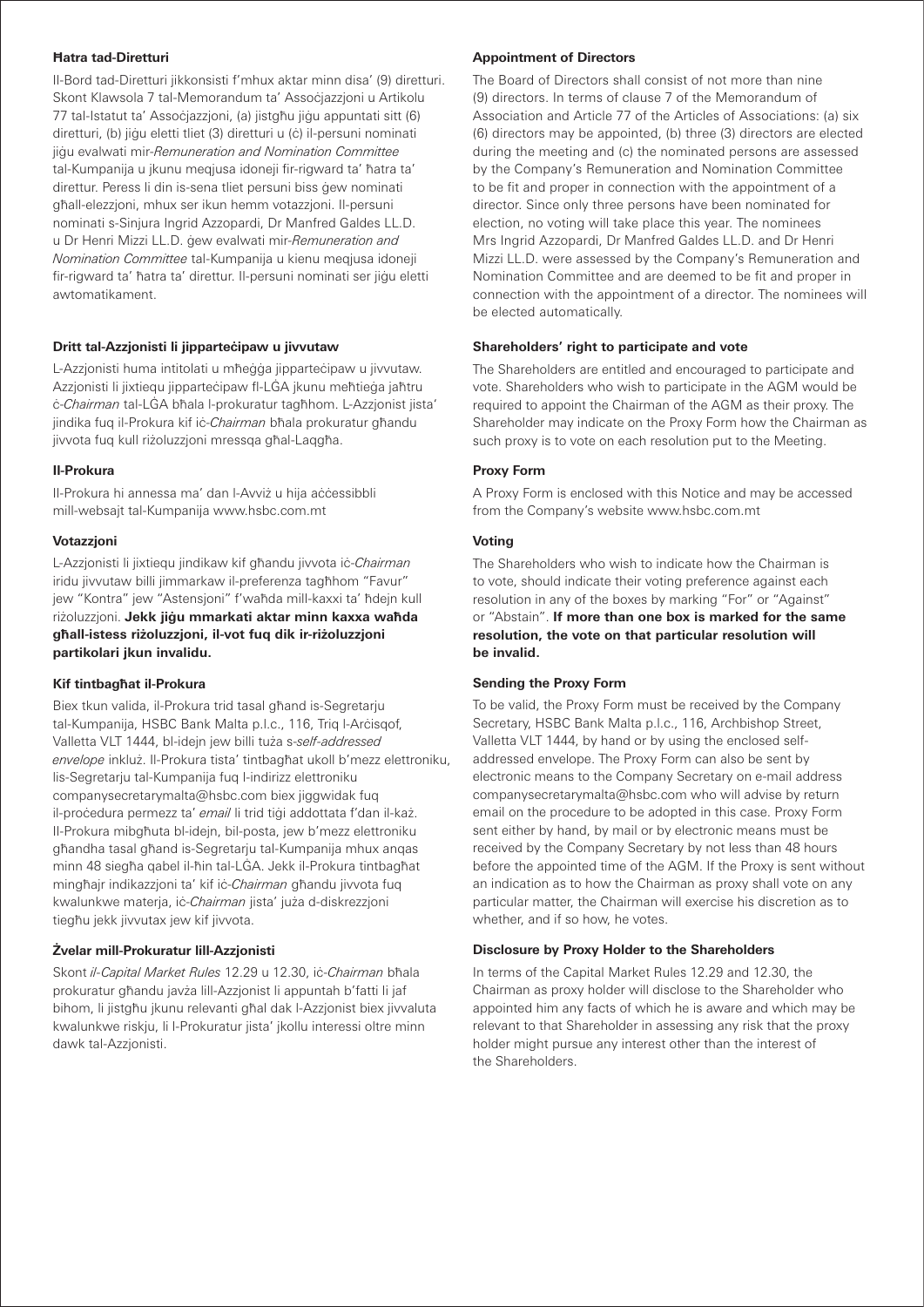### **Aċċess għal-Laqgħa**

Il-Laqgħa ser tkun imxandra *live* u l-Azzjonisti għandhom isegwu l-proċeduri tal-Laqgħa b'dan il-mezz ta' xandir billi jidħlu fuq is-sit: https://www.about.hsbc.com.mt/investor-relations/annual-generalmeetings. L-Azzjonisti jistgħu jsegwu l-proċeduri biss u ma jistgħu jagħmlu l-ebda intervent fil-Laqgħa. Jekk xi Azzjonist jixtieq isaqsi xi domandi huwa meħtieġ illi jsegwi l-proċess li huwa spjegat f'dan l-Avviż.

Kif issegwi l-LĠA tal-HSBC Bank Malta p.l.c.:

- 1. Mur fuq https://www.about.hsbc.com.mt/investor-relations/ annual-general-meetings.
- 2. Agħfas fuq il-*Live Streaming tab* fuq is-sit.
- 3. Se tiġi mitlub iddaħħal il-*Password* tiegħek.
- 4. Daħħal il-*Password* li tinsab fil-Formola tal-Prokura.

### **Admission to the Meeting**

The Meeting shall be streamed live and Shareholders shall be able to follow the proceedings of the Meeting through such streaming by accessing the following website: https://www.about.hsbc. com.mt/investor-relations/annual-general-meetings. Shareholders will only be able to follow the proceedings of the Meeting and will not be able to interact during the Meeting. Accordingly any Shareholder who wishes to ask questions to the Meeting will be required to follow the process explained in this Notice.

How to join the HSBC Bank Malta p.l.c. AGM:

- 1. Go to https://www.about.hsbc.com.mt/investor-relations/ annual-general-meetings.
- 2. Click on the Live Streaming tab available on the site.
- 3. You will be asked to insert your Password.
- 4. Enter the Password which can be found on the Proxy Form.

# **HSBC Bank Malta p.l.c. proposed Board of Directors**

#### **John Bonello, Chairman and Non-Executive Director**

Appointed Director of the bank in July 2013 and Chairman in August 2019. Member of the bank's Remuneration and Nomination Committee, former Chairman of the bank's Audit Committee and former Member of the bank's Risk Committee. Mr Bonello is a Chartered Accountant and a Certified Public Accountant. He was formerly the Chairman and Senior Partner of PricewaterhouseCoopers in Malta from where he retired in December 2009. He is a Fellow of the Malta Institute of Accountants, Chairman of the Disciplinary Committee of the Institute and a Member of the Joint Disciplinary Board of the Accountancy Board.

#### **Simon Vaughan Johnson, Director and Chief Executive Officer**

Appointed Chief Executive Officer and Executive Director in July 2020. Chairman of HSBC Life Assurance (Malta) Ltd and of HSBC Global Asset Management (Malta) Limited. Joined HSBC Group in 1986. Mr Vaughan Johnson has broad and deep international banking experience as a Country Head, also working across Commercial Banking, Wealth and Personal Banking, and Global Markets. Additionally, he has worked in Financial Crime Risk, Trade Services, Payments and Cash Management, and e-Commerce. His postings span nine countries and four regions. Prior to taking up his appointment in Malta, Mr Vaughan Johnson was Head of the Remediation Management Office, HSBC France. He graduated with Honours from the University of Stirling, majoring in English and French. He is an Associate of the Chartered Institute of Bankers ('ACIB') and a Member of the Chartered Institute of Linguists. He is a Certified Anti-Money Laundering Specialist.

#### **Michel Cordina, Executive Director**

Appointed Executive Director in April 2019. Mr Cordina, formerly Head of Commercial Banking, is presently Head of Business Development. Mr Cordina is a seasoned banker and has a wealth of experience having started his banking career 40 years ago. He has worked in various areas of banking in both Personal Banking and Commercial Banking. He has also led a number of operational and support functions of the bank. He has occupied various executive roles within HSBC Bank Malta including Deputy Head of Operations and Head of Business Transformation. He was also the Programme Manager responsible for bringing the HSBC Contact Centre to Malta. In 2010, he was seconded to HSBC Commercial Banking in London where he performed the role of Head of Sales Performance. He is an Associate of the Chartered Institute of Bankers ('ACIB').

#### **Yiannos Michaelides, Non-Executive Director**

Appointed Director of the bank in May 2017. Presently Member of the bank's Risk Committee. Mr Michaelides has over 28 years of international business experience involving telecoms and media as CEO and holder of other Executive positions. He is currently CEO of Cablenet Communication Systems Ltd. Till 31 March 2017, Mr Michaelides occupied the post of Group CEO of GO p.l.c. Before joining GO p.l.c. he was Senior Executive at EITL Dubai (a Dubai Holding subsidiary), with responsibilities including portfolio management and value creation at EITL portfolio companies. Prior to that, he worked as Vice-president of Strategic Marketing in Dubai, the new integrated telecoms operator in the UAE, Areeba, the second mobile operator in Cyprus and Nortel Networks in North America and EMEA. Mr Michaelides holds a B.Eng. (Honours), M.Eng. from McGill University (Montreal, Canada) and an M.B.A. with distinction from Warwick Business School (UK).